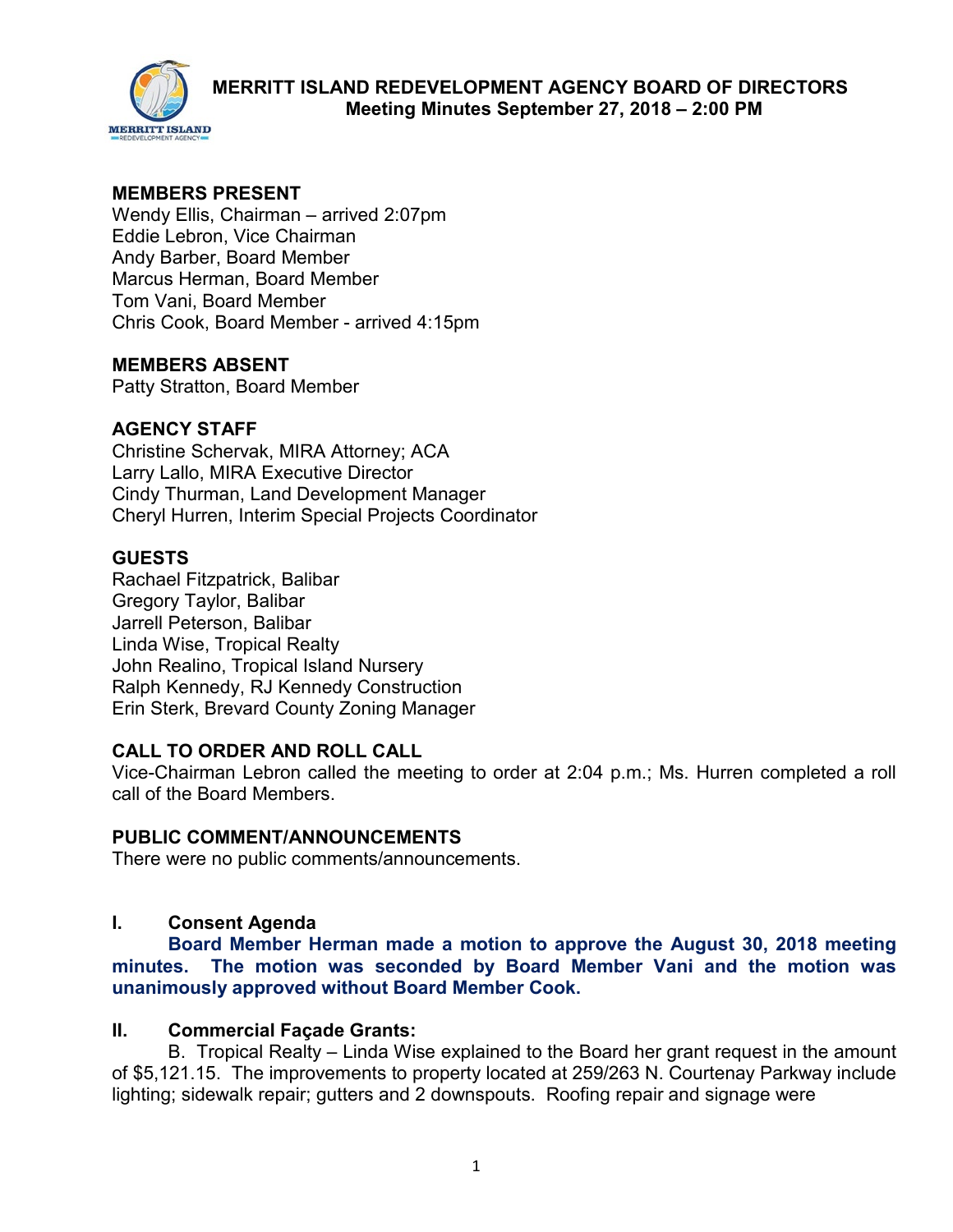

# **MERRITT ISLAND REDEVELOPMENT AGENCY BOARD OF DIRECTORS Meeting Minutes September 27, 2018 – 2:00 PM**

discussed and discounted as they can't be the bigger part of the project. The total overall estimated project improvements total \$10,243.00.

**Board Member Herman made a motion to approve the Tropical Realty grant request of \$5,121.15. The motion was seconded by Board Member Barber. Board Member Herman questioned the possibility of moving the sign and it wasn't possible. The motion was unanimously approved without Board Member Cook.** 

A. Rachael Fitzpatrick – Balibar, 120 Mcleod Street – due to the complication of this grant request, the question was brought to table the item.

**Board Member Herman made a motion to table the Fitzpatrick grant request. The motion was seconded by Board Member Vani. The motion to table the item was approved 3-2 (Barber/Herman/Vani/yea; Lebron/Ellis/no. Vote did not include Board Member Cook.** 

#### **III. Development Presentations:**

A. 170 N. Grove Street – CUP; Ralph Kennedy Construction – Ralph Kennedy was present representing 170 N. Grove Street which was previously a restaurant serving beer and wine. The owner's intent is to expand the CUP to liquor. This item will be going to the Planning and Zoning Board in January, 2019. Land Development Manager Thurman recommended the Board approve the CUP request.

**Board Member Barber made a motion to recommend the CUP approval. The motion was seconded by Board Member Lebron. The motion was unanimously approved without Board Member Cook.** 

#### IV. **Old Business:**

A. Griffis Land Acquisition – Purchase Option Agreement – the Board discussed the proposed Griffis land acquisition and authorized Executive Director Lallo to work with the County to develop a purchase option agreement, subject to approval of the FINE grant agreement. The FINE grant scores are to be announced on November 29, 2018 with the grant to be awarded in January, 2019.

**Board Member Herman made a motion to approve a purchase option agreement caveated with a 6 month or more time period with option to extend 2 months; seconded by Board Member Vani. Discussion. The motion was passed unanimously without Board Member Cook.** 

#### **V. New Business:**

A. Brownfields Assessment and Remediation Grants

Executive Director Lallo shared with the board, the value of having available to the Agency, a program where we could potentially leverage redevelopment projects, through offering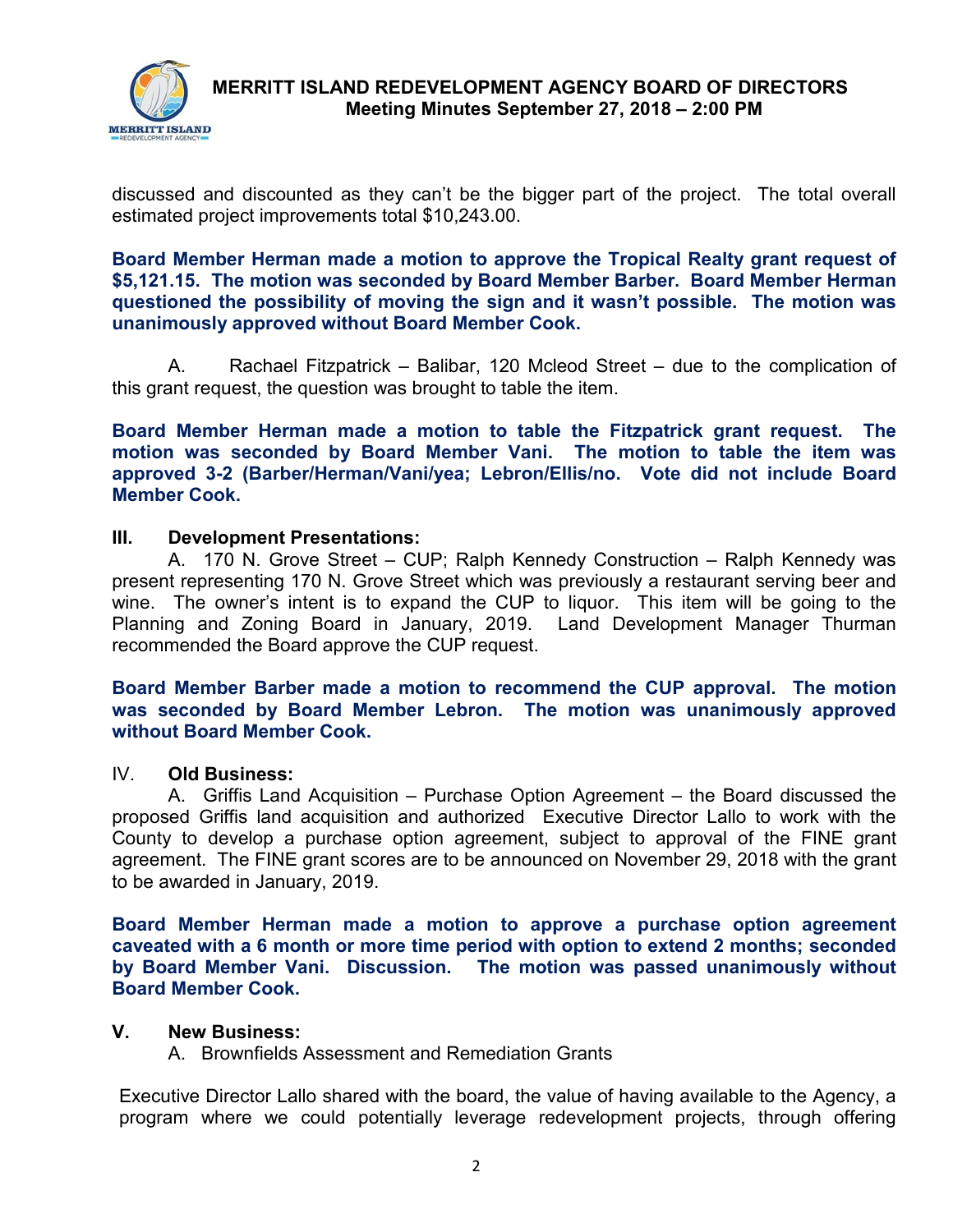

# **MERRITT ISLAND REDEVELOPMENT AGENCY BOARD OF DIRECTORS Meeting Minutes September 27, 2018 – 2:00 PM**

funding assistance to assess and remediate Brownfield sites. He advised that in addition to the Florida Brownfields State Tax Credit program, there are some grant programs available at the Federal Level that could possibly be utilized to fund such a program. Typically, a qualified Environmental Company is selected, to carry out the grant writing portion of the project.

**Board Member Vani made a motion to authorize staff to conduct due diligence and pursue funding resources to create a Brownfield Assessment and Remediation program as soon as possible following approved policy and procedures and a review of compliance within the RDA plan. Seconded by Board Member Barber. Discussion. The motion passed unanimously without Board Member Cook.** 

B. FRA Conference Attendance – Executive Director Lallo shared with the Board the Florida Redevelopment Association Conference was coming up in October. Mr. Lallo asked the Board for their approval for him to attend.

## **Board Member Lebron made a motion to approve Executive Director Lallo's attendance to the FRA Conference. Seconded by Board Member Vani and the motion passed unanimously without Board Member Cook.**

C. Signature Authorization for Executive Director Larry Lallo – As the new Executive Director, Mr. Lallo signature will be required. The Board was asked for their approval for Mr. Lallo to sign when required for MIRA's business.

## **Board Member Herman made a motion to approve the signature authorization for Larry Lallo. The motion was seconded by Board Member Barber. The motion was unanimously approved without Board Member Cook.**

D. Susan Hall Landscaping Architecture Quarterly Report – the Board reviewed the summary of the report and discussed paver issues which they agreed should be repaired.

## **Board Member Barber made a motion to accept the quarterly report. Seconded by Board Member Herman and the motion passed unanimously without Board Member Cook.**

E. Confirmation of Jeff Boucher for the Beautification Committee – the Board was reminded that the Beautification Committee needed 2 members and Jeff Boucher was recommended by Beautification Committee Member Julie Adamson.

**Board Member Herman made a motion to approve Jeff Boucher's appointment to the Beautification Committee. Seconded by Board Member Barber and the motion passed unanimously without Board Member Cook.** 

## **VI. Board Reports and Presentations:**